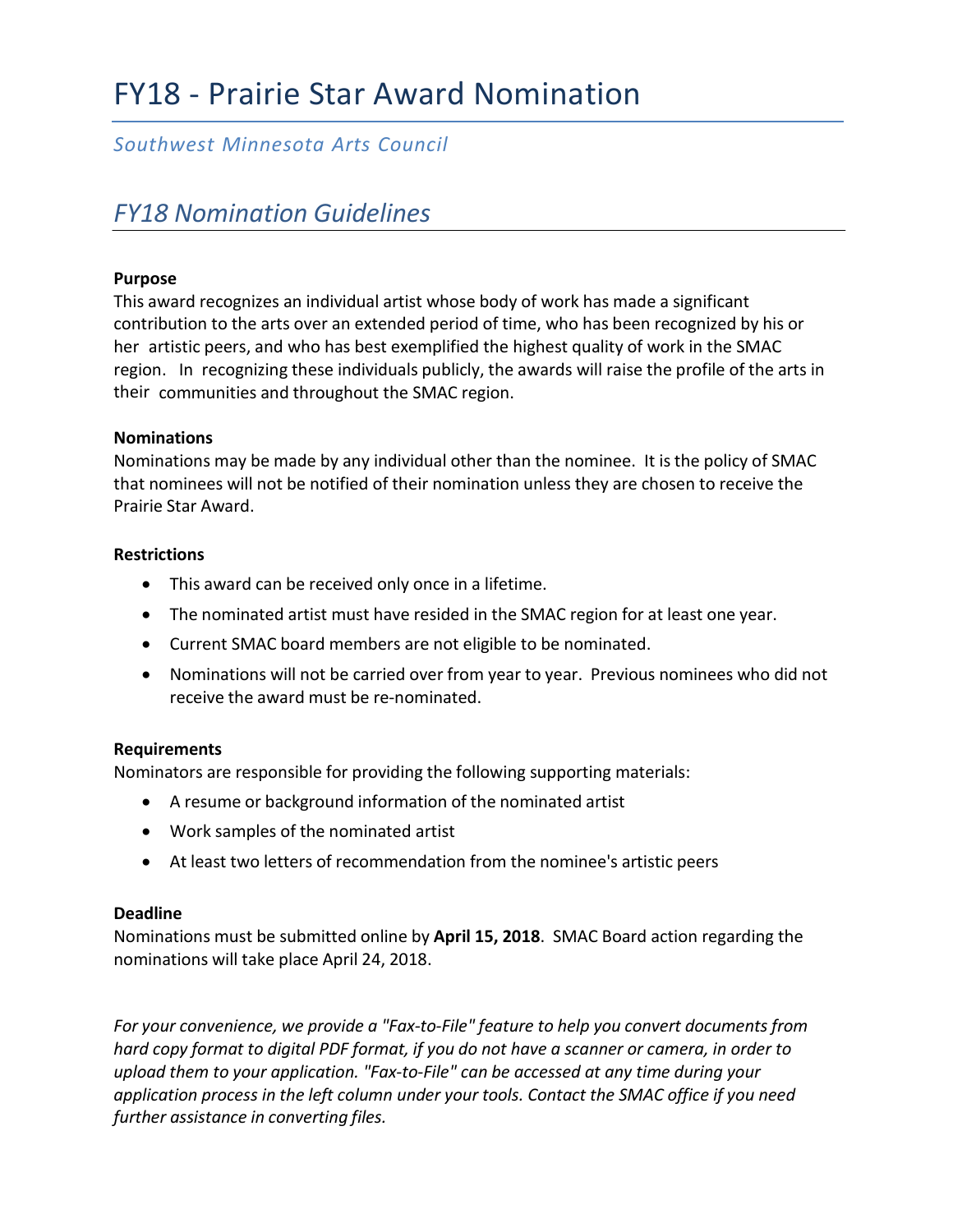### **Project File Name\***

Enter Prairie Star and the nominee's name, ex: "Prairie Star: John Doe" *Character Limit: 100*

### **Amount Requested\***

Enter the amount of the award, \$5,000. *Character Limit: 20*

### *Nominee Information*

**Nominee First Name\***

**Nominee Last Name\***

**Nominee Address (mailing)\***

**Nominee City\***

**Nominee State\***

**Nominee Zip Code\***

**Nominee Phone\***

**Nominee Email\***

**Nominee County\*** Select the nominee's county from the list.

### *Nomination*

**Body of Work\*** Why do you feel this artist's body of work has made a significant contribution to the arts? *Character Limit: 3750*

### **Career in SW MN\***

What is it about this person's career as an artist in the SMAC region that makes you feel they merit this recognition?

*Character Limit: 3750*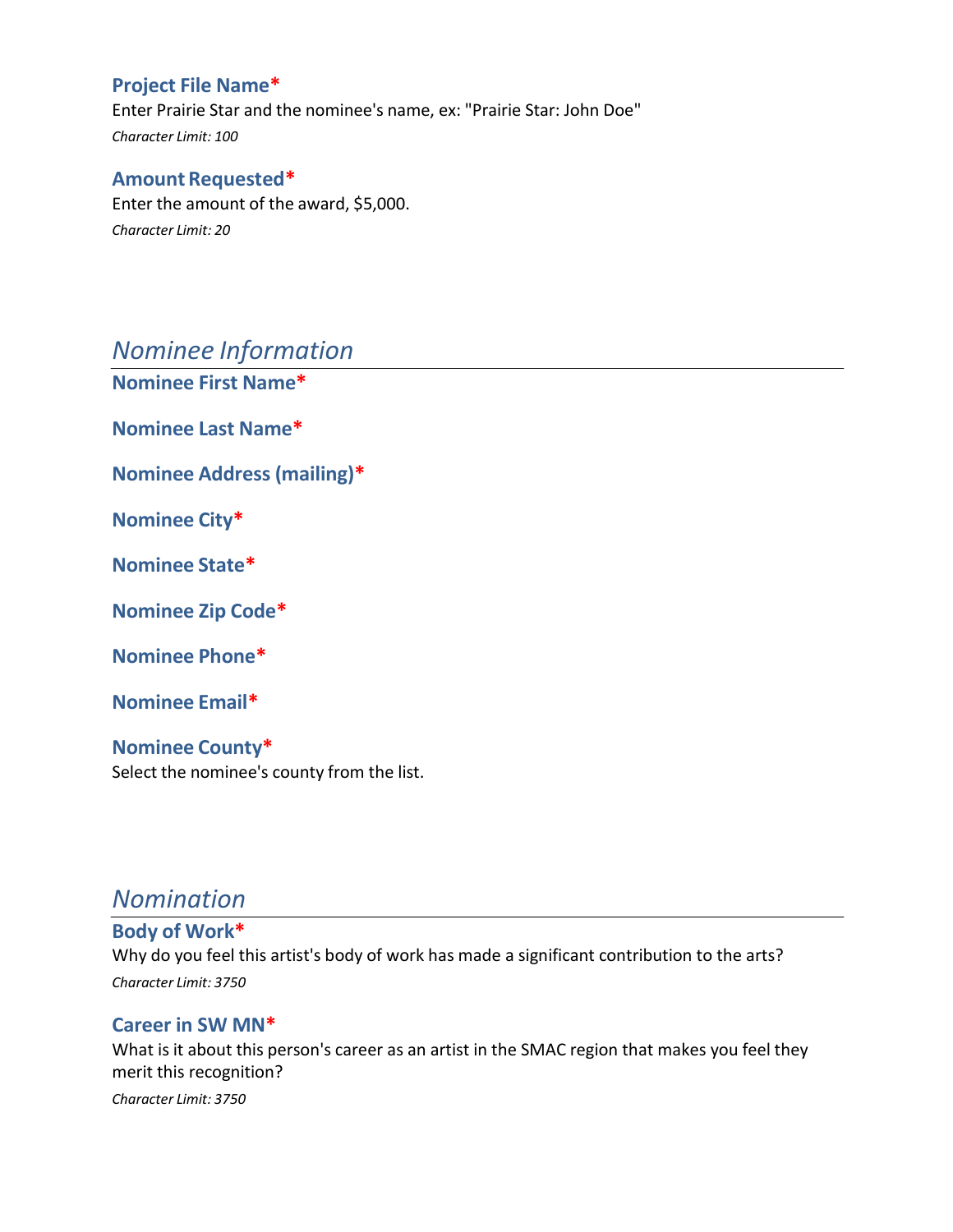# *Excellence of Work*

### **Artist Resume\***

Upload the artist's resume and/or provide their background information in the text field. *Character Limit: 3750 | File Size Limit: 2 MB*

### **Artist Website / YouTube**

Provide the URL (web address) of the artist's website, if available. *Character Limit: 2000*

### **Artist Work Samples**

Please provide samples of the nominee artist's work to demonstrate their artistic quality to the SMAC board.

• **Written materials**: Submit up to 10 pages of literary work representative of the artist's work.

• **Images**: Submit up to ten digital images, at approx. 480 x 640 px. (You may need to combine images into ONE DOCUMENT i.e. multi-page PDF)

• **Audio/video**: Submit a single work or a series of works not to exceed a total running time of five minutes, or provide a web link to a YouTube video.

*NOTE: There are three work sample upload fields allowing a total of 30 MB. Combine samples as needed to upload one document in each field. PDF or JPEG FILES PREFERRED.*

**Work Samples (upload #1)\*** *File Size Limit: 10 MB*

**Work sample description** *Character Limit: 1000*

**Work Samples (upload #2)** *File Size Limit: 10 MB*

**Work sample description** *Character Limit: 1000*

**Work Samples (upload #3)** *File Size Limit: 10 MB*

**Work sample description** *Character Limit: 1000*

**Work sample (web address)** *Character Limit: 2000*

**Additional web address** *Character Limit: 2000*